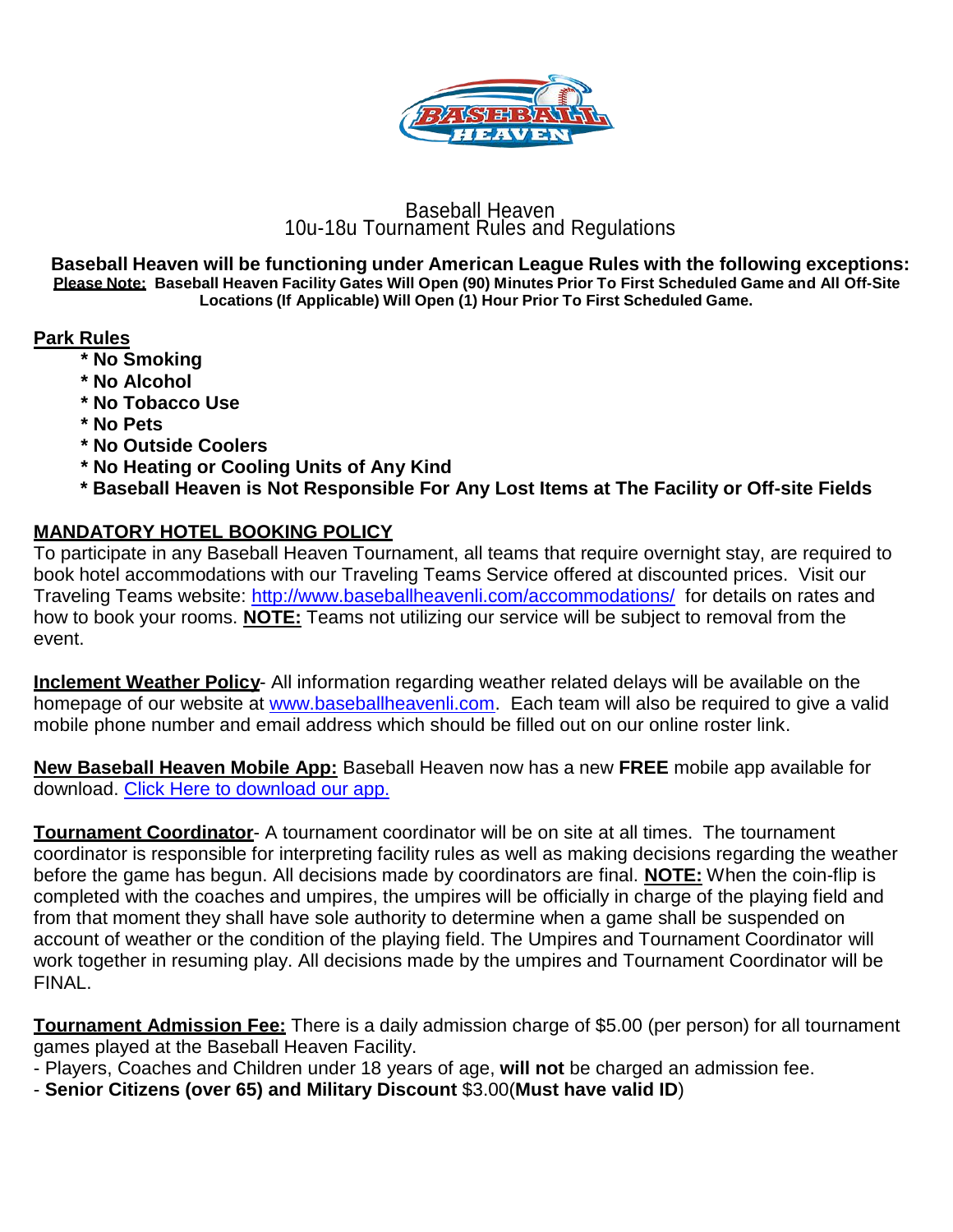**Rosters and Waivers**- Rosters and waivers must be submitted at least 10 days prior to the beginning of the event through our online roster form. [Click Here to enter your online roster.](https://baseballheaven.wufoo.com/forms/2015-baseball-heaven-8u-18u-roster-submission/) Players may only be on one roster per age division and may not change teams in the same age division during the course of the tournament. Rosters and waivers will be checked and finalized seven (7) days prior to tournaments start. No player may be added to the roster once the tournament has begun, unless it's approved by BBH Tournament Committee. **Note:** Teams that do not submit an online roster will be subject to a forfeit.

**Birth Certificates-** Birth certificates do not have to be submitted to BBH, however coaches MUST HAVE copies of all players birth certificates on hand at all tournament games. Any issues regarding a player's age MUST BE addressed by a coach prior to or during a tournament game. Questioning a player's age following the completion of a game is NOT an acceptable form of protest. Teams are subject to random birth certificate checks by BBH, all birth certificates must be made available on request **NOTE:** Any team violating this rule will automatically receive a forfeit for such game and any other game (said player) had played in previously. The violating team will also be subject to any other disciplinary actions taken by the BBH Rules Committee.

**Team Insurance**- Each team is required to carry its own insurance, naming, **"Baseball Heaven, Inc."** as insured, as well as submit a certificate of insurance prior to tournament play. Proof of insurance also can be uploaded on our [online roster submission form,](https://baseballheaven.wufoo.com/forms/2015-baseball-heaven-8u-18u-roster-submission/) be faxed, emailed or mailed to BBH a minimum of 10 days prior to the event. It can also be attached when you are completing the online roster form.

**Numbers of Players-** There are no roster limits for Baseball Heaven Tournament Events, except those that are specifically stated in our tournament details.

**No Alcohol, Tobacco, Sunflower Seed or Chewing Gum Products**- No alcohol, tobacco products (of any kind), sunflower seeds or chewing gum products will be permitted within Baseball Heaven or any of our off-site facilities. Failure to comply with this regulation will result in an automatic ejection from the game.

**Home/Visiting Team:** In tournament pool play, home and visitor will always be decided by a coin flip. During playoffs and Championship rounds the higher seed will always be the home team.

**Dugout Rule**- Only 3 coaches and 1 manager will be permitted in each dugout. No parents, scorekeepers, children or batboy/batgirl will be allowed in dugouts at any time. These coaches also must be listed on the roster/waiver form as well. Failure to comply with this rule will result in being removed from the dug-out and field of play.

**Foul Balls-** Multiple games are played at the same time during the tournament. We ask for all players, coaches, parents & spectators to be aware of foul balls at all times. We would also ask to please return all foul balls to their proper fields.

# **Tie Breakers**-

-In pool play games in (10u-12) if the score is tied at the completion of 6 innings or the time limit has elapsed, the game will end in a tie.

-In pool play games in (13u-18) if the score is tied at the completion of 7 innings or the time limit has elapsed, the game will end in a tie.

The following system will be used for advancing and seeding out of pool play.

- 1. We use a Traditional Scoring System for tournament play
- Teams will receive:
	- A. 3 Points for a Win
	- B. 1 Point for a Tie
	- C. 0 Points for a loss
- 2. If 2 teams are tied- Head to Head Winner. If there was no Head to Head move to #3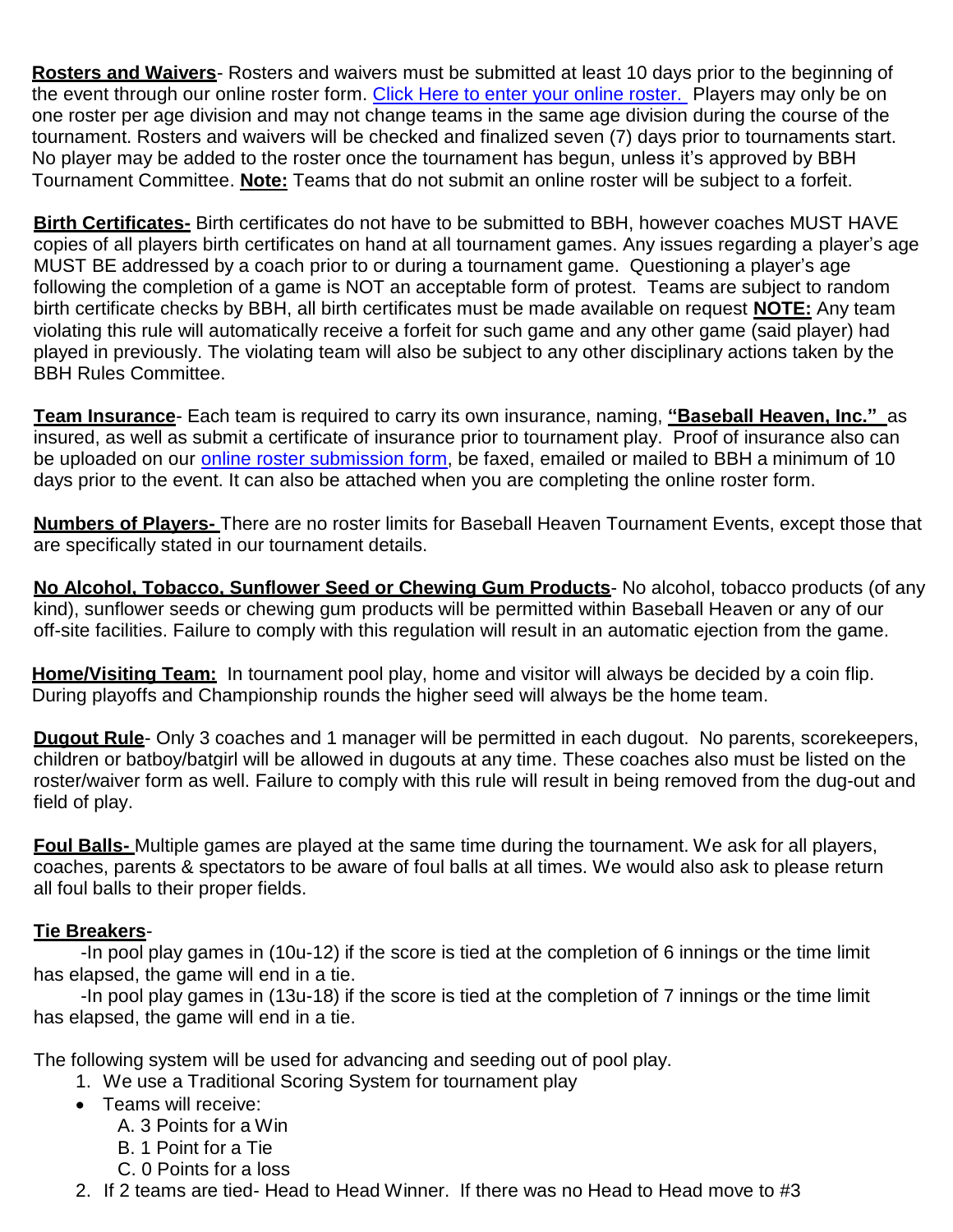- 3. If 3 teams are tied- If one team has defeated both other teams, that team advances. If not move to #4.
- 4. Total runs allowed in pool play to determine pool winner, second place and third place. This will also determine wild card winners if records are tied. (We will not go back to head to head after first team in is decided.)
- 5. If still tied- Total runs scored in pool play
- 6. If still tied- Total runs allowed subtracting game with most runs allowed in pool play
- 7. If still tied- Total runs allowed minus two games with most runs allowed in pool play
- 8. If still tied- Runs scored inning by inning starting with first game until one team has more runs after a complete inning starting with pool games

**Umpires-** All tournament games will have two umpires for ages 10u thru 18u.

**Baseballs** - During tournament play, Baseball Heaven will provide umpires with game balls for pool play and playoffs. Balls are to be returned to umpire following the completion of each game. **NOTE:** Each team will designate a coach for the retrieval of all balls hit out of play on their side of the playing field.

**Protests**- There will be a **\$300.00** fee for all protests. No protests shall ever be permitted on judgment decisions by the umpire. Whenever a manager protests a game because of alleged misapplication of the rules, the protest will not be recognized unless the umpires are notified at the time the play under protest occurs and before the next pitch, play, or attempted play. Play may not resume until protest is resolved. If play continues there can be no protest.

If the protest involves the use of an illegal player, the team manager is to inform the umpire of the protest, have the umpire sign the book at the time of the protest and inform the tournament coordinator of such actions. The tournament committee will be responsible for interpreting facility and roster rules. In all protests, the decision of the Baseball Heaven Tournament Committee will be final.

**NOTE:** A protest arising on a game-ending play, or involving the use of an illegal player, MUST be filed before the umpires leave the field of play after a games completion.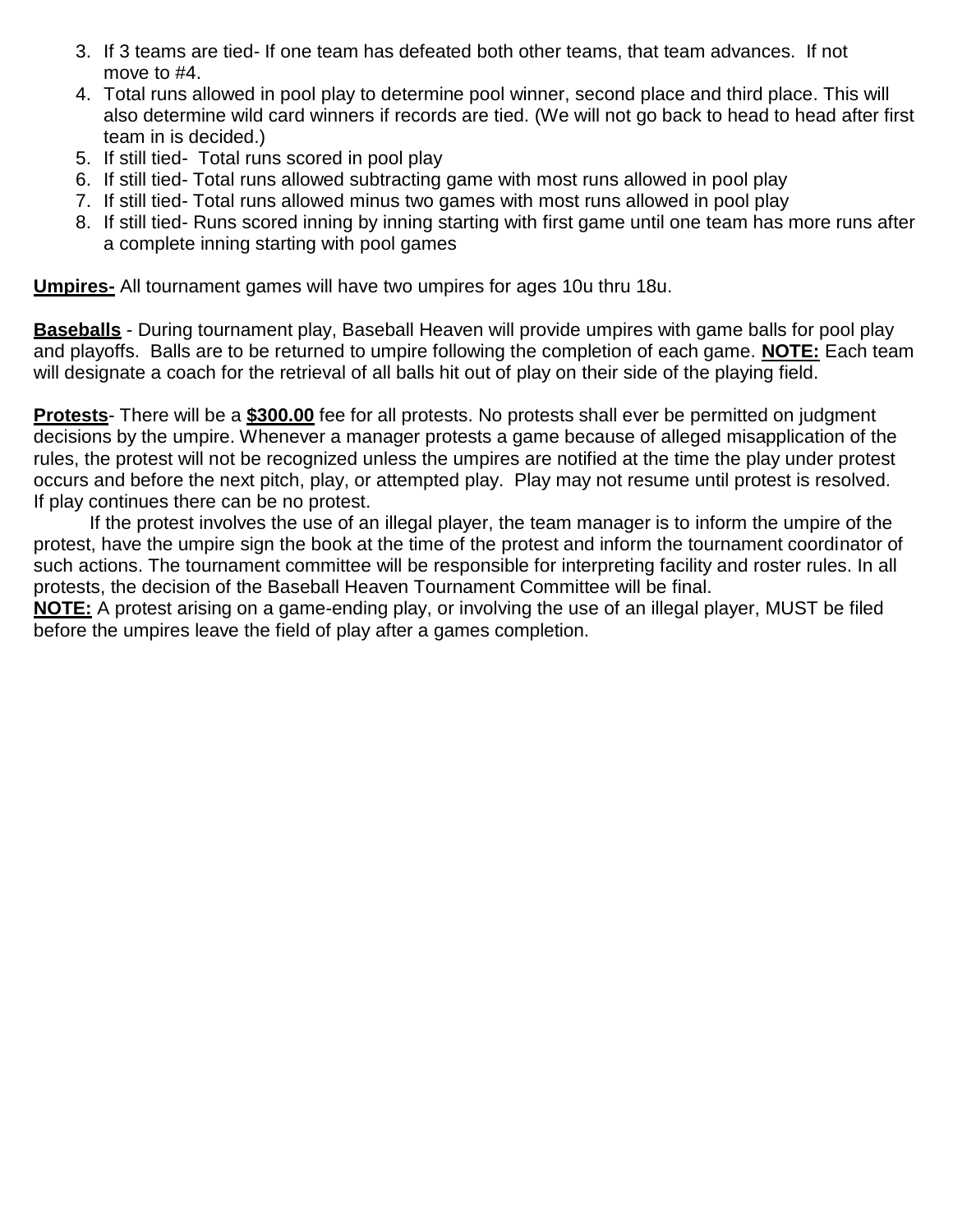**Coaches/ Players Dress Code**- Coaches are not required to wear uniforms during league play. Coaches must be dressed appropriately while on the field of play or in dugouts. Coaches must wear clothing that distinguishes them from other parents and spectators. Coaches that fail to comply with this policy will be restricted from the dugout area. Players are all expected to be in matching uniforms with uniform numbers. Players who do not have a matching jersey with number will not be permitted to participate, unless authorized by the tournament committee, or tournament director.

**NOTE:** Players or Coaches **ARE NOT PERMITTED** to stand outside the dugout at anytime during the game unless they are coaching first or third base while on offense.

**Lineups ALL Divisions**- (Team managers may use the following options when choosing line-ups) The team manager/representative is required to inform the umpires and the other teams head coach or team representative at the pre-game plate conference on how they intend on batting their players.

1- A team may use a nine (9) player line-up

2- A team may use a nine (9) player line-up, with the option of batting a designated hitter (DH). The DH may bat for anyone in the line-up and will be considered a starter for re-entry purposes.

3- A team may use a ten (10) player line-up, with the tenth batter being utilized as an extra-hitter (EH). The EH may change position and/or rotate from EH to the field at the coach's discretion. A DH can still be used, when batting a (10) player line-up.

4- A team may use an eleven (11) player line-up, with the 10<sup>th</sup> & 11<sup>th</sup> batters being utilized as extra hitters (EH's). EH's may change positions and/or rotate from EH to the field at the coach's discretion. A DH can still be used, when batting a (10) player line-up. A DH may also be used.

# 5- **AN EH MAY BAT ANYWHERE IN THE LINE-UP**

6- When using a 10 or 11 player lineup a DH is still allowed.

7- A team may choose to bat their entire line-up

8-All substitutes are not required to be on the lineup card but MUST be on the roster to be eligible.

Comments: Line-ups *MUST* be given to the home plate umpire before each game. Once line-ups are exchanged, they will be official throughout the game and if any player in that said line-up gets injured, ejected or removed from the game for any other reason, and no legal substitute is available, an out will be recorded each time that position in the batting order is reached. There are **NO EXCEPTIONS** to this rule.

**Starting Games-** Teams may start a game with 8 players. In this situation the 9<sup>th</sup> batter in the lineup will be  $\overline{\text{counted}}$  as an out. If the 9<sup>th</sup> player joins the team he/she may be added to the empty spot in the batting order at any time. An out will only be recorded if the 9th player's spot is due up for an at bat. If a team begins the game with 9 players and 1 player is ejected the team may continue, but must take an out in that batters place in the order. If an injury occurs and a team is left with only 8 players, an out will also be recorded. **Note:** Once a game is started, any additions that are made are considered a substitution. All teams are required to check in with the tournament director 30 minutes prior to the game. BBH has the right to begin games early if it allows. Teams are required to be ready for play, at their respected field 15 minutes prior to their start time.

**Forfeits-** If a team does not have the required number of players (8), to start a game, the team will be given 5 extra minutes to have the required number of players ready to start. If the team fails to get the required amount of players for that particular game, the game will be considered a forfeit and a 7-0 score will be recorded to the winning team. The tournament director may give the team additional time for special circumstances.

**Lineup Cards**- Each team must provide their own line-up cards. A copy MUST be given to the opposing team as well as the umpire prior to each game. This policy will be **STRICTLY ENFORCED**, as the umpires will now be IN-CHARGE of keeping the official line-up cards. If a legal player who is listed on the team's roster is left off the lineup card by mistake the player is still eligible and may be added to the lineup card as a sub.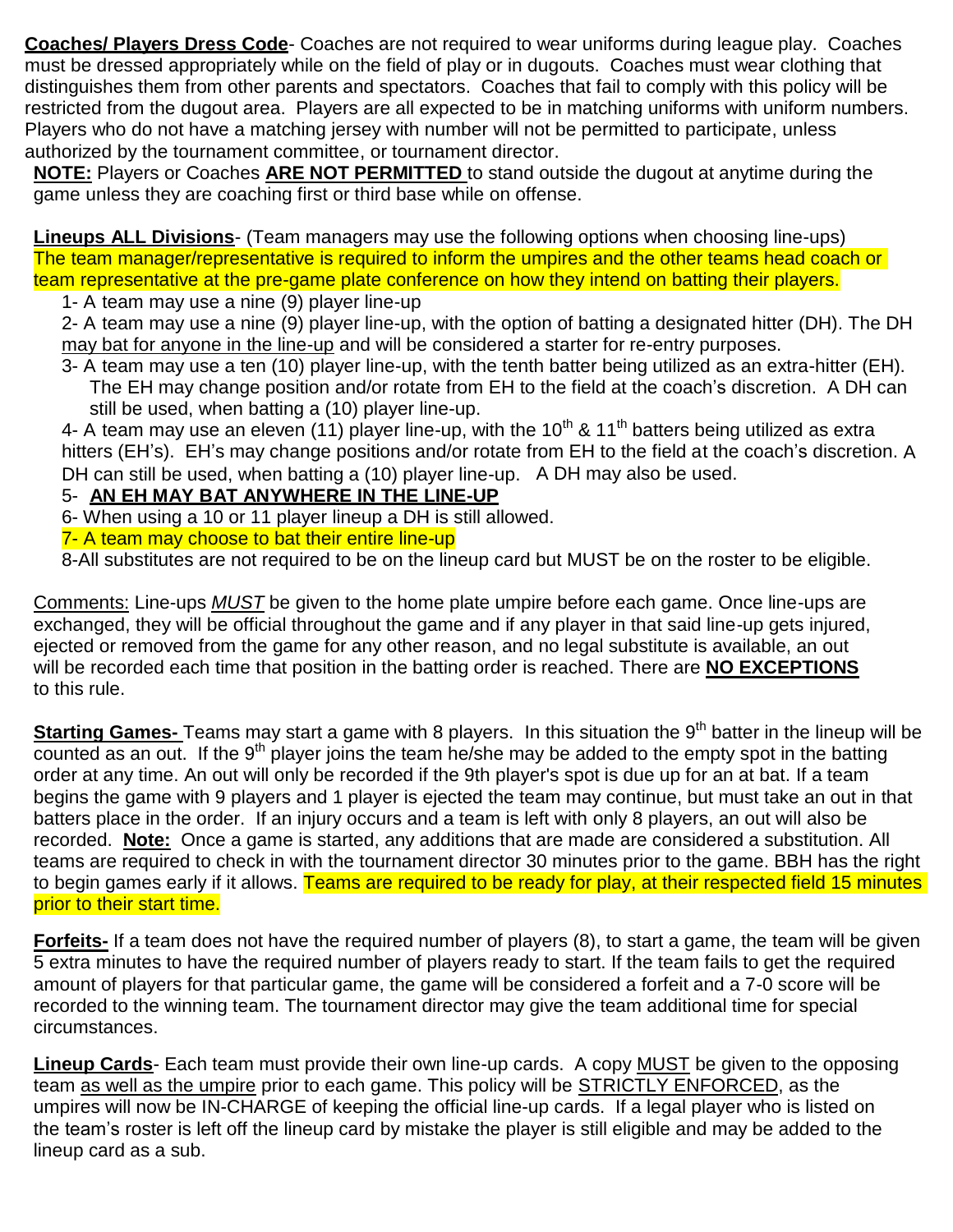**Courtesy Runner-** A team may choose to use a courtesy runner for the pitcher and catcher only at any time. The courtesy runner must be the last batted out. Available substitutes may not be used as a courtesy runner, unless officially entering the game as a substitute. If an illegal courtesy runner is used and a pitch or play occurs, that runner will be deemed legal at that point.

**Official Scorebook**- Each team is required to keep a scorebook for every game. If a situation occurs when a tiebreaker requires the use of the team's scorebook and a team fails to provide an accurate scorebook, that scorebook will be deemed unacceptable.

**Re-entry Rule**: Starters may re-enter the batting order once after being removed from the game and MUST re-enter in the same line-up position. **NOTE:** Once a starting pitcher is removed from the line-up, **even by a EH,** that starting pitcher may only re-enter to any other position other than pitcher during the game and must return to the original line-up spot. **MLB Rule 3.03 Comment:** A pitcher may change to another position only once during the same inning while on defense; e.g. the pitcher will not be allowed to assume a position other than a pitcher more than once in the same inning. Once a pitcher is removed from the game as a pitcher **(even by an EH)** he/she may not return to the pitchers position at any point throughout the rest of the game. **Substitutes will not be available for re-entry.**

## **Mercy Rule**-

-In 10U-12U divisions 15 runs after 3 innings, 10 after 4. (Teams must complete equal at bats, before the 4<sup>th</sup> inning). Once the mercy rule is reached after four equal at-bats, the game will end and be considered complete. **Example:** In the top of the 5<sup>th</sup> inning the visiting team goes up by 10 runs the game is over.

-In 13U-18U divisions 12 runs after 3 innings, 10 runs after 4 innings and 8 runs after 5. (Teams must complete equal at bats before the 5<sup>th</sup> inning) **For Example:** Visitors go up by ten (10) runs in top of 4<sup>th</sup>. The home team MUST BAT in the bottom of the  $4<sup>th</sup>$ . If no runs are scored in the bottom of the  $4<sup>th</sup>$ , the game would end. If a team goes up by 8 runs in the top or bottom of the 6th the game is over. **NOTE:** Once the mercy rule is reached after five equal at-bats, the game will end and be considered complete.

**Avoiding Contact/Sliding Rule**- NFHS slide rule will be STRICTLY ENFORCED. The base runner must slide or avoid contact at a base when a play is being made on him. He cannot interfere with a fielder making a play. His slide must be on a direct line between the bases. On the violation, the ball is dead and the runner and the batter-runner are out.

If an umpire decides a players approach to a base or home plate is malicious the base runner may be ejected from the game.

**NOTE:** This is an umpire's judgment call. Because it is a judgment call it cannot be argued or protested.

#### **Time Limit-** ALL POOL PLAY GAMES (IN ALL DIVISIONS) WILL HAVE A TIME LIMIT OF 1 HOUR & 50 **MINUTES**

1- Once the ground rules and lineup exchange are completed in (10u-12u) divisions, the umpire will announce the start time after the pre game conference is complete. No inning may start after the time limit elapses, or six innings are completed.

2- Once the ground rules and lineup exchange are completed in (13u-18u) divisions, the umpire will announce the start time after the pregame conference is complete. No inning may start after the time limit elapses, or seven innings are completed.

3-In ALL DIVISIONS: If a POOL PLAY game is tied after the innings limit or the time limit expires, that game will end in a tie.

**Comments:** The official time will be kept on the field by the umpires. There will be **NO EXCEPTIONS** to this rule. **Note:** The BBH tournament committee reserves the right to change the game time limits when weather or special circumstances warrant. This includes playoff and championship games as well. **Playoff Time Limits:** Time limits will be enforced in all playoff games.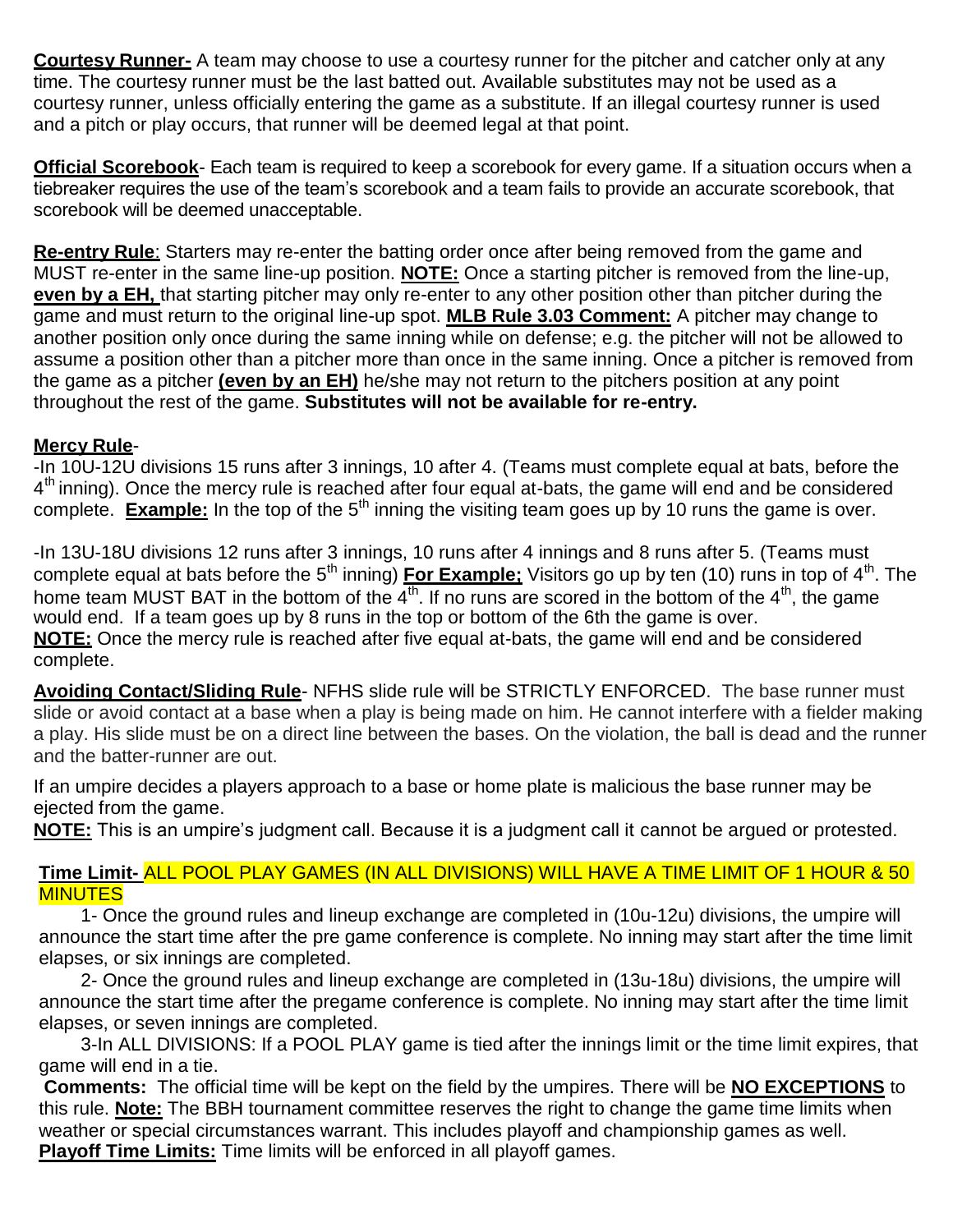**Championships:** All championship games will not have a time limit, however, once 8 full innings are completed in the 10U – 12U divisions and 9 full innings are completed in the 13U – 18U divisions, the game will go to the following tie breaker rules.

**Tie Breaker Rules: During playoff games only**, if the time limit is reached and both teams are tied the following tie breaker rules will go into effect:

The last 3 hitters from the previous inning will load the bases. The runners will be placed as follows:

- Last hitter from the previous inning  $@1<sup>st</sup>$  Base
- Hitter before him in the lineup  $@2^{\text{nd}}$  Base
- $\bullet$  Hitter before that in the lineup  $@3^{rd}$  Base
- Normal substitution rules apply to these runners
- The hitting team will start the inning with 1 out
- Play will continue like this until one team is ahead at the end of an inning
- This rule will go in effect in **ALL** Championship Games after 9 innings for ages 13u to 18u and 8 innings for ages 10u to 12u are completed.
- **NOTE:** Mercy rules will still be in effect for all playoff and championship games.

**Between Innings**- Players are expected to hustle on and off the field at all times. Pitchers are permitted to throw 8 warm-up pitches in their first inning of work and 5 in each inning there-after. If a catcher is putting his gear on it is expected that another player (wearing mask) will warm-up the pitcher. Coaches are also permitted to warm up the pitcher, it is not mandatory that coaches wear a mask for warm-ups. Pitchers that enter game due to an injury will receive unlimited warm-up pitches.

**Intentional Delays**- Intentionally delaying a game is unsportsmanlike and will not be tolerated at Baseball Heaven. The umpire as well as the tournament coordinator reserves the right to eject players and/or coaches due to intentional delay. In extreme cases, BBH staff reserves the right to declare a forfeit to the responsible team.

**On Deck Batter**- All on-deck batters must stay in their teams designated on deck location inside the fenced in area. No on-deck batters will be permitted on the field of play.

**Jewelry**- For safety reasons players are not permitted to wear jewelry during the games. **Medical alert jewelry and Phiten Necklaces will be an exception to this rule.**

# **First Aid & AED**

There will be first aid equipment on site for all of our tournament games. The local first aid squad is on call in an event of injury. Brookhaven Hospital is less than three miles away in case of a serious injury.

## **Official Regulation Game Procedures: (10U-12U will play six (6) innings and 13U-18U will play seven (7) innings)**

If a game is called early, it is an official game when the following occurs.

- 1- In the 10u 12u divisions: When three (3) innings have been completed or the visiting team has completed three (3) at bat innings and the home team is ahead.
- 2- In the 13u 18u divisions: When three (3) innings have been completed or the visiting team has completed three (3) at bat innings and the home team is ahead.
- **Note:** When conditions warrant and an inning does not complete, the score will revert back to the previous inning.

**SUSPENDED GAMES:** If a started tournament (if not official), playoff or championship game is suspended (for any reason); the game must be replayed from its point of interruption (if time and weather permit). **NOTE:** If a suspended game **DOES NOT** complete one (1) full inning, that particular game will be replayed in its entirety. **The tournament committee will make all decisions on all suspended games.**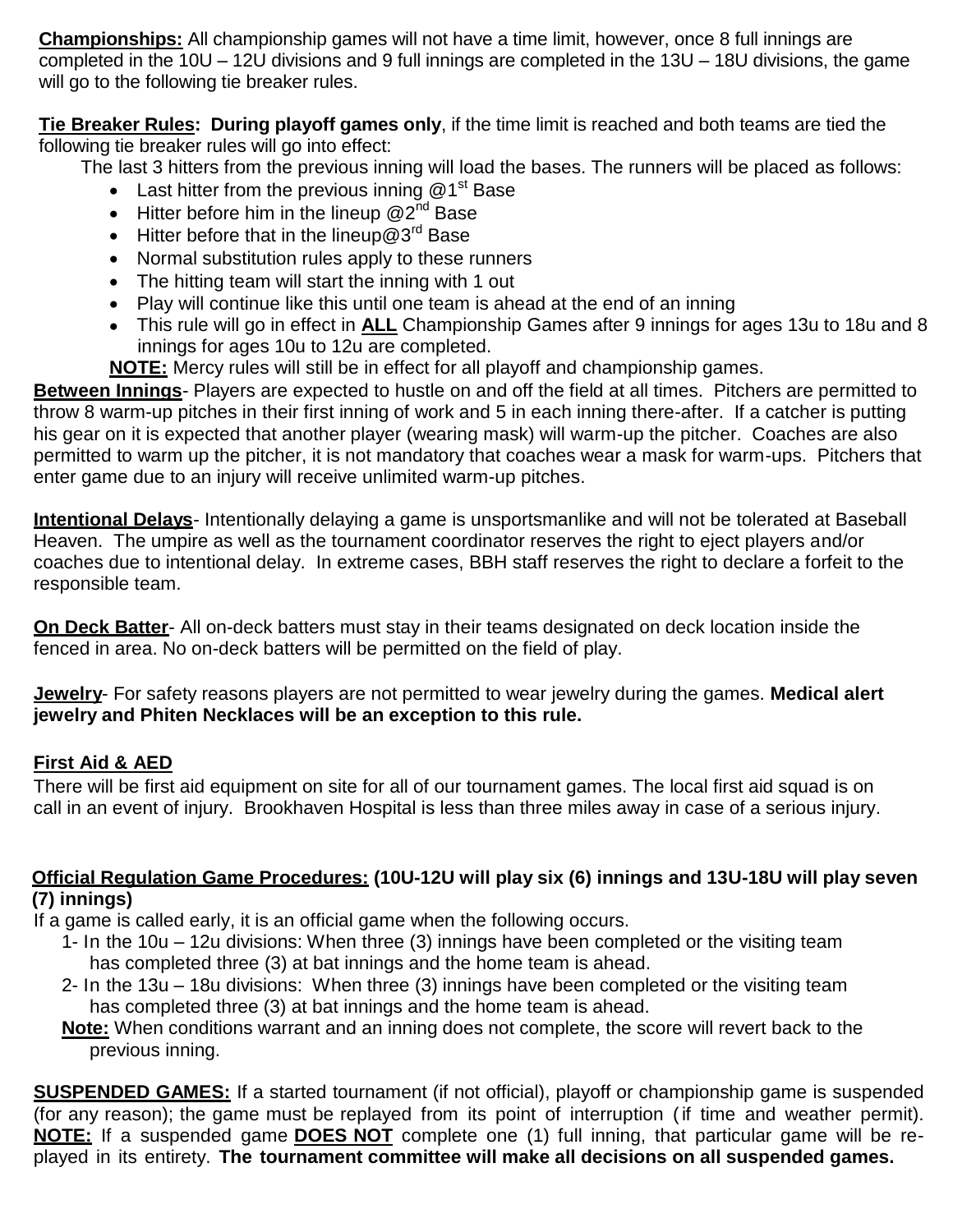**Lightning Rule:** As soon as lightning is visible ALL GAMES must be stopped. Play may continue after a 20-minute wait.

**NOTE:** Once one game is stopped, due to weather related incidents at Baseball Heaven or its offsite locations, all fields are to suspend playing action. Any decisions made by the umpires and/or tournament committee will be final.

**Pitching Restrictions-** Baseball Heaven does not enforce any pitching restrictions for tournament play. Note: The 3rd to 1st move by a pitcher is LEGAL.

**Trips to Mound-** The pitcher must be replaced on the second (2<sup>nd</sup>) trip to the mound (to the same pitcher) in that particular inning. **NOTE:** Once a starting pitcher is removed from the line-up, **even by an EH,** that starting pitcher may only re-enter to any other position other than pitcher during the game and must return to the original line-up spot. **MLB Rule 3.03 Comment:** A pitcher may change to another position only once during the same inning while on defense; e.g. the pitcher will not be allowed to assume a position other than a pitcher more than once in the same inning. Once a pitcher is removed from the game as a pitcher **(even by an EH)** he/she may not return to the pitchers position at any point throughout the rest of the game. **Substitutes will not be available for re-entry.**

**Cleats-** Rubber cleats and/or turf shoes are required for **ALL AGE GROUPS. METAL CLEATS ARE NOW PROHIBITED AT BBH AND ALL OFF SITE LOCATIONS USED FOR TOURNAMENT PLAY! NOTE:** If a player is to be found wearing metal cleats, that player will be given ample enough time to change into the proper footwear, however, the umpires we will not stop the game clock for this.

**Ejections/Suspension-** Any player, coach, parent or spectator that is ejected from a game must leave the vicinity of the fields and will be subject to a further suspension by the BBH Tournament Committee. The tournament Committee reserves the right to remove/eject any person from the facility and/or its off-site locations for unsportsmanlike behavior. Play of the game will cease until coach, parent or spectator has left the vicinity. If they don't cooperate their team will forfeit the game. An ejection could carry additional game suspensions as well. Any player, coach, parent or spectator that is ejected for the second time, during the same tournament, will be eliminated for the remainder of the tournament. **Note**: Only the Head Coach of the team may question the umpire. Assistant Coaches will be subject to ejection when not following this rule.

#### **Bat Restrictions-**

1- In the 10u - 12u divisions, bats must meet 1.15 BPF Certification.

2- In the 13u - 15u divisions, Wood or BBCOR Certified -3 bats are mandatory.

3- In the 16u - 18u divisions **ONLY WOOD BATS** must be used. All composite bats including Bamboo, Demarini, Baum bats, etc. are ruled illegal.

4- In all **WOOD** bat tournaments, teams must use wood (Maple, Ash or Birch). All composite bats including Bamboo, Demarini, Baum bats, etc. are ruled illegal.

# **Dimensions-**

- **10u-** 65 foot bases and 46 foot mound(with leading and balks)
- **11u/12u-** 75 foot bases and 51 foot mound
- **13u-18u-** 90 foot baseball and 60 foot and 6 inch mound

**Intentional Walk-** In all ages the coach can call for an intentional walk. When an intentional walk is requested, the ball will become dead immediately.

**Infield Fly Rule-** The infield fly rule will be in effect for ages 10u and up.